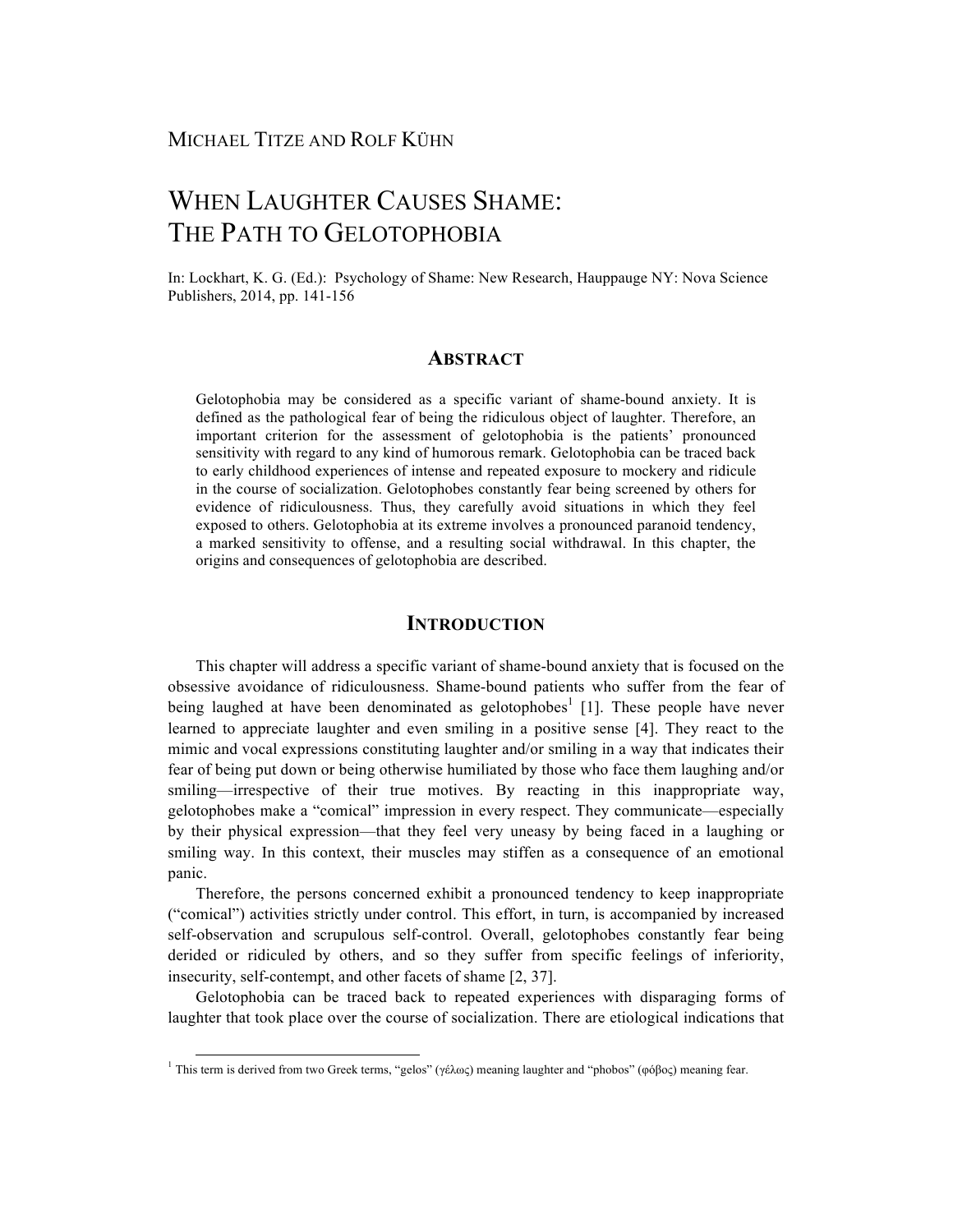these traumatic experiences are facilitated by specific childhood conditions, which have their roots in early parent-child interactions [1, 2, 38, 57]. Consequently, all expressions of exhilaration in others are, on principle, evaluated by gelotophobes in a negative wayregardless of the actual motives [3, 48, 59].

At its extreme, gelotophobia involves a pronounced paranoid tendency, a marked sensitivity to offense, and a resulting social withdrawal [42, 59]. Clinicians, who meet gelotophobic patients for the first time, generally recognize their typically bashful bearing [2]. This defensive attitude may be expressed by pronounced formal conduct, difficulty in maintaining eye contact, speaking in a low voice, displaying an obsequious demeanor, and even by an awkward posture [13]. After all, gelotophobic patients are not able to deal in an uninhibited way with humorous material: in this context, they mostly will react "agelotically"—i.e., their face will grow stiff and their possible polite smile will freeze.

# **SHAME AND LAUGHTER**

Shame arises when the person concerned feels he or she is not sufficiently esteemed [47]. Ashamed humans feel degraded and disparaged by their social peers. Therefore, they evaluate themselves as less worthy in comparison to others [1, 37]. Hence, shame is a painful selfconscious emotion. It signifies indignity, defeat, powerlessness, and inferiority. According to Leonid V. Karasev [5], shame is the "negative modus" of laughter. Shame and laughter both overcome us involuntarily and intermittently. It is as hard to control an outburst of shame as it is to stop a laughing fit. But shame and laughter occupy two opposite poles: The cramps of severe shame are implosive and covered up. On the other hand, the spasms of laughter burst out like explosions, expressing a bodily-experienced supremacy mixed with relish and selfaffirmation. Thus, shame reflects an emotional state of inferiority, whereas laughter is a powerful signal indicating feelings of superiority.

According to Léon Wurmser [6], the function of shame is to hide the self from critical and contemptuous looks. In this context, a typical concealing maneuver comes into effect: the excessive control of facial muscles that produces tension and results, ultimately, in a mimic "petrification"—i.e., the congelation of facial muscles [13]. Thus, the mimic expressions stiffen and harden into a "mask of shame". In this context, the person concerned loses the original "elasticity of liveliness", a phenomenon that was first described by Henri Bergson [7]. The cause of this congealment is, according to Bergson, a "mechanical encrustation" of living dynamics—i.e. of the flexibility and elasticity of the body's postures, gestures, and motions. Now the living body will appear as a mere mechanism. Consequently, Bergson [7] compared individuals who are the butt of ridicule or disparaging laughter with wooden puppets or marionettes. Their arms and legs may not always move in a spontaneous way as these individuals try to deliberately control their spontaneous body movements. This encrustation of living dynamics is, according to Bergson, the specific cause of ridiculousness because the fundamental contrast of man and machine will inevitably create a funny or "comical" impression.

Bergson [7] illustrated this phenomenon through the example of a nervous public speaker repeating head and hand movements stereotypically. Thus, this individual is giving the impression of a mechanical automatism. One may also imagine the actor in a tragedy having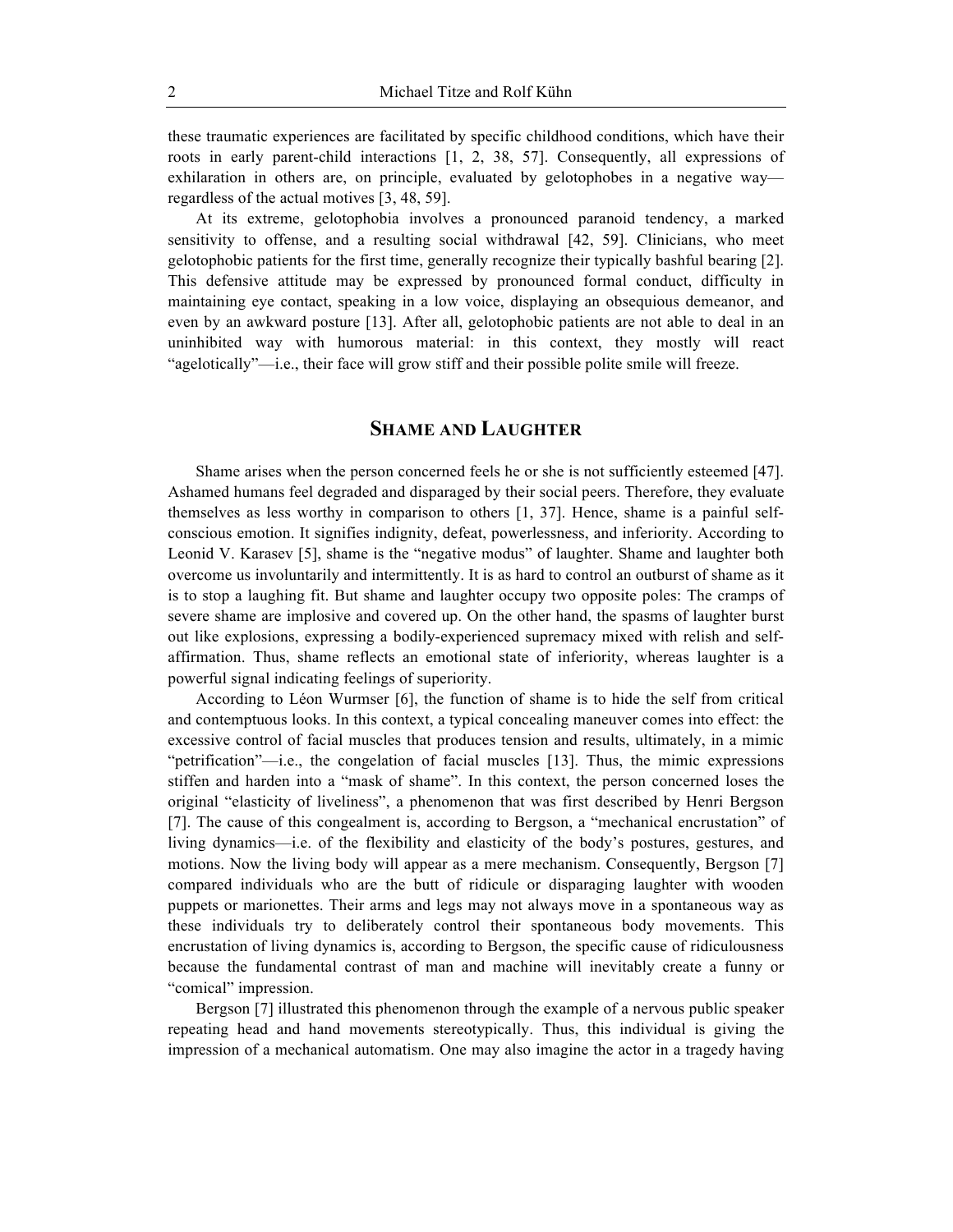violent hiccups, or a patient suffering from a nervous twitch: In all of these cases, voluntary control of the harmonious interplay of vital functions is lost. Instead, an involuntary fright comes about, accompanied, so to speak, with the freezing of physical motility: The living body takes on a peculiar "robotic appearance," and the natural claim of being a part of human community is, at such moments, suspended.<sup>2</sup> Therefore, the person's genuine subjectivity is lost, separating this person from the inter-subjective community. Instead, he or she is integrated into the inanimate world of objects. And that, precisely, is a cause of shame.

# **BEING OBJECTIVIZED**

For Jean-Paul Sartre [8], personal subjectivity is jeopardized if the individual in question feels being judged by his or her social partners. To be looked at in this way causes the person concerned to become objectivized and, thus, lose control over the attributes that others ascribe to him or her. Therefore, the objectivized person is literally at the mercy of the others.

Henceforth, the objectivized body bears the imprint of others; it becomes a naked bodyfor-others—i.e., a mere object. This relates specifically to the cold, scrutinizing, contemptuous, voyeuristic or disparaging gaze that paralyzes the living body, similar to the basilisk glance of Gorgon Medusa in Greek mythology.

Therefore, an objectivized person experiences him- or herself as being the center of a shameful inspection as everyone seems to be carefully looking for embarrassing defects and faults. In this context, Friedrich Nietzsche [9] wrote: "When someone is overwhelmed by shame, he feels like having been dazed in the midst of surging waves. He feels like being dazzled by a big eye whose look goes right through him."

# **THE EYES OF SHAME**

According to Günter Seidler [10], shame is evoked by means of the fantasized eyes of others that are mercilessly judging the physical appearance of the person in question. Thereby, a general internal cause is assumed which reveals itself in the bodily sphere of that person [11]. Therefore shame, on principle, is connected with the questions: How do I appear to others? Which impression will they have of me while they are looking at me? How will be their corresponding evaluation? The answer to these questions will be disclosed in the evaluating person's face. If a positive facial feedback<sup>3</sup> is absent, this can be deeply disturbing and bring about a primal shame response, such as averting the face.

Patients suffering from shame problems, therefore, often speak of "the eyes of shame" [1, 6, 10, 37], thus indicating that the world is full of judging eyes. They endorse by this statement that the point of anguish and despair in the world of shame is that element of exposure [12].

Hence, in many shame-bound patients being critically objectivized by others leads to emotional panic, which in turn causes muscular tension or even immobility. The arms and

<sup>&</sup>lt;sup>2</sup> That "wooden appearance" has been referred to as the "Pinocchio Syndrome." This is a central feature of gelotophobia  $[1, 2, 13, 37]$ .<br><sup>3</sup> This already is the requirement for the development of self-confidence in the child.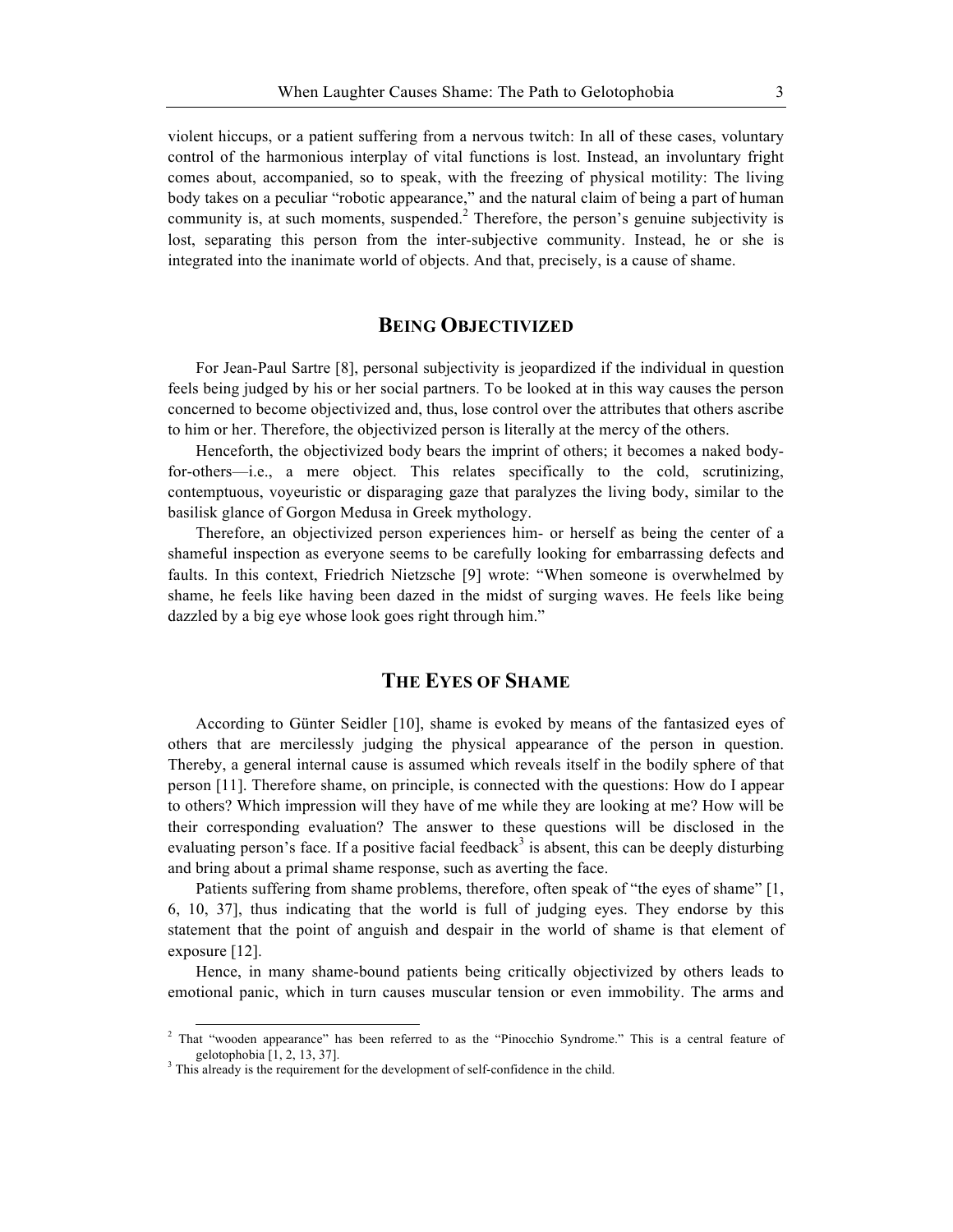legs of the affected individuals, consequently, may not always move in a spontaneous way as they try to deliberately control their spontaneous body movements. This may result in a wooden posture that reminds of a marionette. This, in turn, causes a ridiculous response that is "comical" in appearance [7]. This psychosomatic phenomenon is referred to as the "Pinocchio Syndrome" [2, 13].

# **NON-VERBAL INDICATORS OF SHAME**

According to Paul Ekman [14], shame belongs to a group of emotions that have common signal characteristics. Not only are the mimic movements of importance, but so are the position of the head and the viewing direction. Furthermore, the individual's posture and specific hand movements play essential roles [15]. Therefore, shame experiences are often not described specifically but are referred to in a metaphorical or symbolic way, such as: "I just wish the ground would open up and swallow me" [1]. There are also nonverbal clues such as blushing, and a lowering of the eyes and head.

According to Reto Volkart and Isabelle Heri  $[15, p. 183]$ <sup>4</sup>, severely shamed individuals constantly display some of these nonverbal messages that indicate their feeling of unease.<sup>5</sup>

#### *Facial expressions*

- The forehead skin is laid into horizontal or vertical wrinkles
- The lips are drawn back into the mouth
- Licking the lips with the tongue
- Biting lips
- **Swallowing**
- Masked affects, for example, fake smiling (false smiling)

#### *Eye movements*

- Eyes are averted, turned downward or sideway
- Eyes move from side to side
- The lower eyelids are raised, the upper lowered or closed
- The look is averted and makes for a rigid impression (averted gaze)

# **RECIPROCAL SHAME EXPERIENCE**

Thus, ashamed individuals constantly send nonverbal cues that indicate that they feel very uneasy. On the one hand, the facial expression of these individuals is typically motionless and inanimate: This has been designated by Léon Wurmser [6] as the "mask of shame". On the other hand, they lack impassive self-composure and poised body control. Thus, they may appear to be nervous and fidgety people who do not know how to control their body functions. In this way, the persons concerned obtain a weird and "comical" appearance that will inevitably affect the respective social partners [1, 13, 37].

<sup>&</sup>lt;sup>4</sup> In accordance with Ekman & Friesen [16]<br><sup>5</sup> On the one hand, these are nonverbal indicators of submissiveness that, on the other hand, are typical for a low status as well [17, p. 92].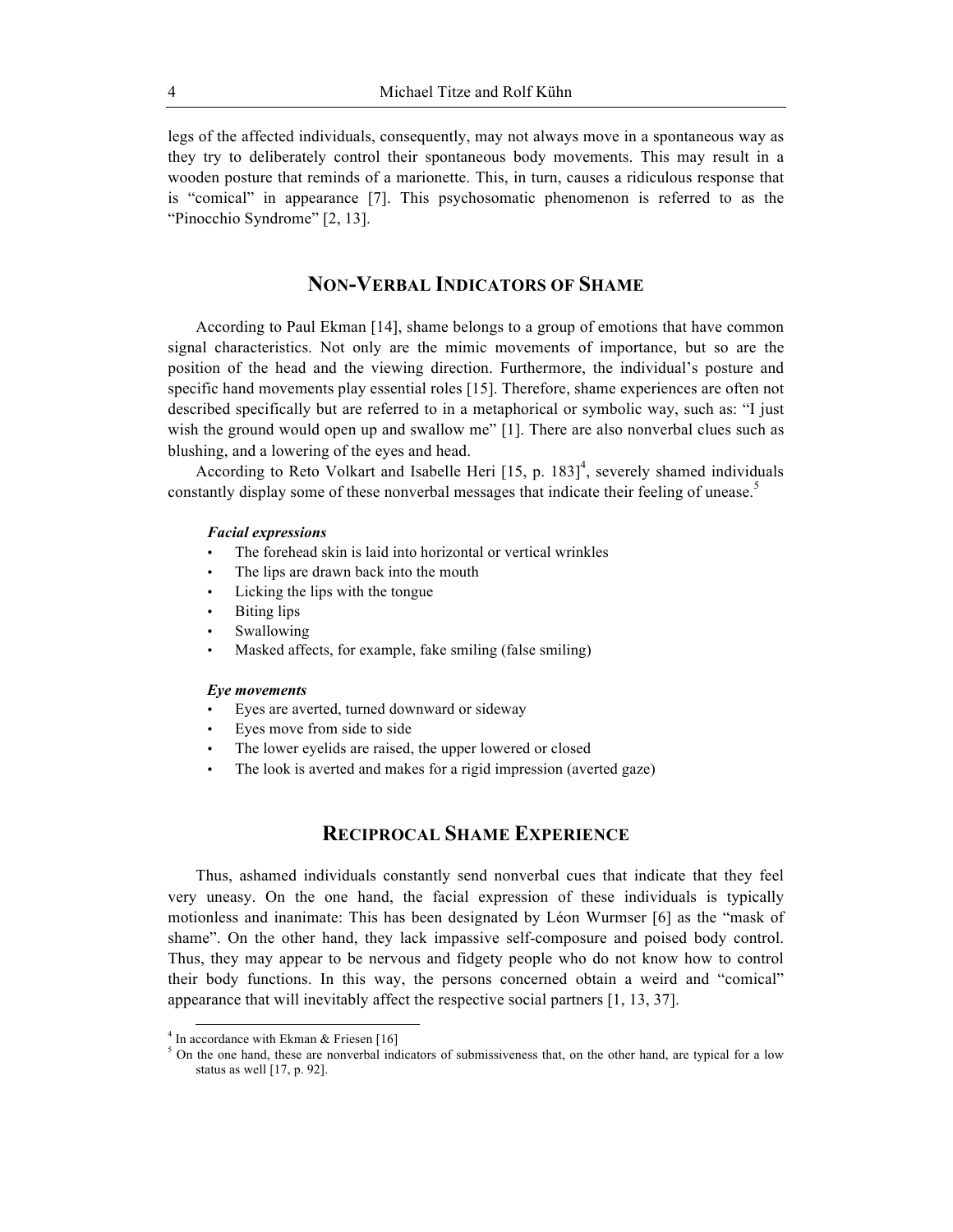In psychoanalysis, such an evocation of specific emotions, generally is referred to as (counter-)transference<sup>6</sup>. With regard to shame, the social partners will intuitionally re-enact essential facets of the patient's specific shame experience on their own side [18, p. 64]. The patient thereby "inserts" (in the course of a projective identification) all of these shamespecific feelings into the other who is serving as a "container" [19, p. 31].

An affect-centered explanation of this phenomenon is presented in Michel Henry's *Phenomenology of Life* [20]. In this context, the term "intropathy" is used to designate the affective exchange that causes us to respond to "hatred with hatred, to aggression with aggression and to shame with shame" [21]. This intropathic exchange exceeds the efficacy of the act of psychological identification [21]. Rather, it signifies an affective immanence of one's own self within the "being of the other" [23].

This interactive phenomenon is similarly generated by the so-called *mirror neurons*<sup>7</sup> [24]. These neurons are nerve cells that help to revive in the observer many behavior facets of his or her social partner.<sup>8</sup> In this context, Vittorio Gallese [25] concludes: "There is evidence that the same neural structures that are active during sensations and emotions are also active when the same emotions are detected in others". This assumption has been confirmed by Marco Iacoboni [26] who states that neural mirroring facilitates the access and the understanding of the other's mind, thus making inter-subjective and, respectively, social behavior possible. In this connection, the phenomenon of *vicarious shame* may become effective.

Vicarious shaming is an interactive phenomenon. A study by Sören Krachand and coworkers [27, 28] reveals that identical sets of neurons can be activated in an individual who is simply witnessing another person's embarrassing performance. Thus, genuine shame dynamics are set in motion when the already ashamed individual, reciprocally, is noticing that another person is shamed because of his or her wrongdoing: That unease felt by the observer, often triggers an abashed smile that may be misinterpreted, especially by the gelotophobe, as a scornful grin. And just this erroneous mimic signal may cause a further strengthening of the actual shame [1].

This assumption has been confirmed by the results of a study by Brian Lickel and coworkers [30] that refers to occasions in which an observer experiences shame without being the proximal agent of the embarrassing wrongdoing. The authors speculate that the mere observation of shameful conduct in others might be detrimental for a social identity that the wrongdoer and the observer have in common. In this context, the wrongdoer's embarrassment might cause a shaming threat to the observer's appropriate self-image—especially when it is associated with an embarrassing smirk.

# **THE COMICAL AS A SOURCE OF SHAME**

The function of comedy is to mimic the body's disharmonious forms of appearance by using derogatory words, songs, and dancing [31, 32]. By that fleering at the comedian's embarrassing appearance, a scenario is set up that dissolves the empathic connection with the

<sup>&</sup>lt;sup>6</sup> In this context, patients "transfer" feelings about important attachment figures onto a therapist. Similarly, in "counter transference", a therapist's reactions to a client are shaped by the therapist's own earlier relationships.<br><sup>7</sup> Neurons are nerve cells that transmit information throughout the body.<br><sup>8</sup> The domains of behavior cu

including specific psychosocial issues related to attunement, attachment theory and empathy.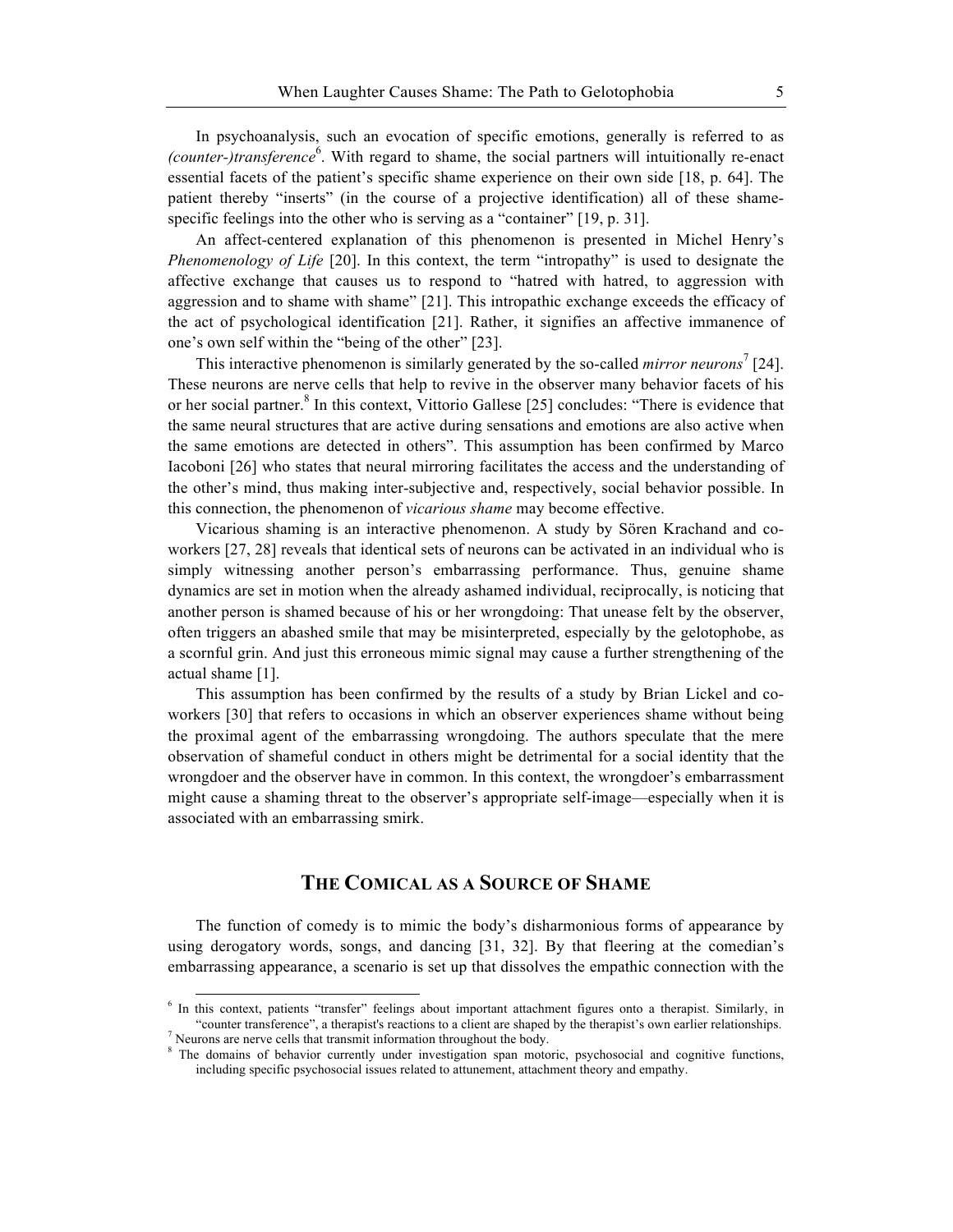shameful wrongdoer. Thus, the triggering of vicarious shame is replaced in ancient comedy by uninhibited pleasure with regard to the wrongdoer's embarrassing behaviors. This involves a pleasurable *downward comparison*<sup>9</sup> that may cause an "anesthesia of the heart" [7]. In this connection, the observer can pitilessly look down on the respective "comical" flaws of the comedians. As a result, a malicious glee may arise that will be accompanied by gloating laughter. (This, basically, applies as well to unintentionally funny individuals who suffer from being laughed at.)<sup>10</sup> That immoral act of laughing at the embarrassing flaws of comical persons is clearly self-enhancing.

In this context, Tracey Platt and Giovanantonio Forabosco [3] assume that laughing at others' impairments was among the earliest forms of laughter. This special sort of laughter is an essential ingredient of the so-called superiority or disparagement theories [34, 35, 36]. Such theories are in accord that laughter is the consequence of a feeling of superiority over those fellow humans who are perceived to be ridiculous [2, 39].

#### **SHAME-BOUND ANXIETY**

Shame basically functions as an important protective mechanism: Faced with a concrete threat to the self-esteem, the shamed individual becomes highly sensitized as to the causative external factors [1, 6]. In this context, one of the most important eliciting factors is derisive laughter. Therefore, shame-bound individuals practice excessive self-observation and meticulous self-control. This habitual obsessive behavior serves the general purpose of avoiding inappropriate ("comical") performance in social situations that might elicit laughter [37]. In this context, all clues of possible contempt from the social partners at hand are scanned very carefully. The source of the corresponding messages is to be found in the human face [16].

Thus, being looked at in a sneering manner is the main reason for shame-bound individuals to behave distrustfully. The underlying (unconscious) purpose of this defensive conduct is to protect the self from enduring, once again, the shock of being scoffed at in an insufferable manner. Thus, the preventive function of shame-bound anxiety is to avoid those social situations that, subjectively (and frequently by mistake), are evaluated as being harmful for one's self-esteem [6, 11].

# THE FEAR OF BEING LAUGHED AT (GELOTOPHOBIA<sup>11</sup>)

A common trait among individuals who experience shame-bound anxiety is the deep conviction that something essential is wrong with them. In addition, some of those being affected by shame-bound anxiety strongly believe that any face-to-face encounter invites ridicule and, thus, could disclose the concealed stigma of being fundamentally ridiculous. Therefore, these individuals fear any kind of laughter as a threat, because this would again

 <sup>9</sup> The empirical evidence for this phenomenon has been yielded by Leon Festinger's [33] theory of *social comparison*. This theory says that a "downward comparison" (in which the self is evaluated favorably in

comparison to other people) is suitable to strengthen one's own self-esteem.<br><sup>10</sup> This includes all forms of bullying [44, 52, 60].<br><sup>11</sup> Overviews on this subject have been submitted by Robert Durka [40] and Tracey Platt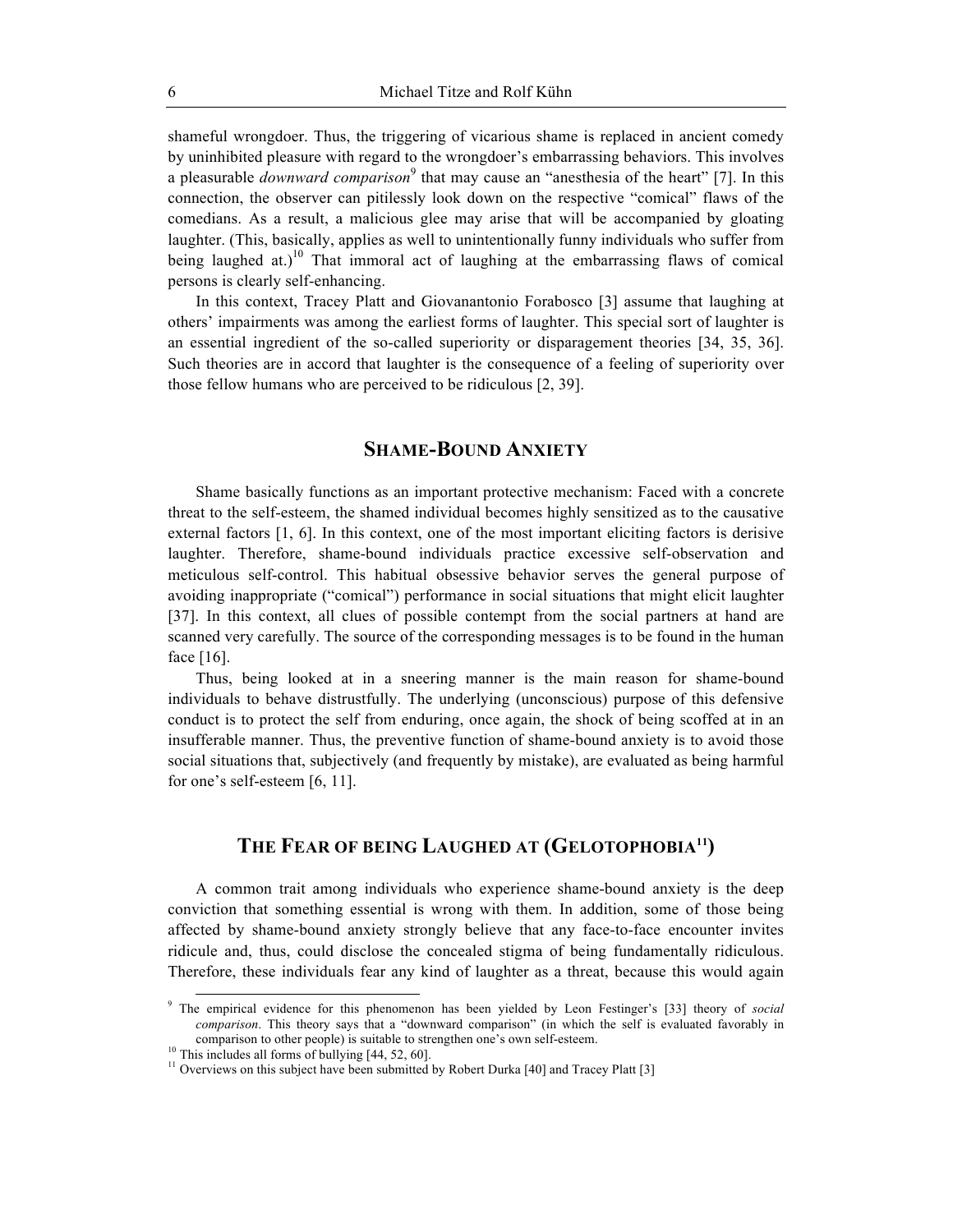confirm their fixed idea of being ridiculous [48]. These patients even misconceive that sort of laughter as being threatening that is perceived by other people as harmless or even friendly [2, 38]. In short, these individuals suffer from a specific *fear of being laughed at* (gelotophobia). William F. Fry [41] states:

"In gelotophobia, shame plays an important role (i.e. the fear of being ridiculed by others). Gelotophobia has to be understood as a serious disturbance. For those affected by gelotophobia, the closeness and the intimacy that occur when laughing with others have such an uncontrollable and menacing effect that they become deeply frightened."

Hence, the central survival strategy of gelotophobes is to protect themselves against being ridiculed [1, 2, 13, 37]. This biased precaution, however, throws up the risk of really being the permanent butt of derisive laughter, because such inept social behavior might facilitate the further development of shame-anxiety  $[42, 48, 51]$ . The following vignette<sup>12</sup> may illustrate this interrelation:

A 30-year-old female patient sought clinical treatment because of multiple psychosomatic problems: tension headache, sleep disorder, stomach-cramps, vertigo, hot flashes, and trembling. Gradually it became evident that the patient was suffering from severe shame-bound anxiety, accompanied by paranoid fears, problems with blushing and psychomotor stiffness. In her medical history, there had been aggravating problems with colleagues and superiors in the patient's professional life. She described this as bullying.

Altogether, the patient gave the impression of being affectively restrained and awkward. Thus the diagnosis of a "Pinocchio syndrome" was appropriate. Further investigation into her medical history revealed no definite biographical hints that could have explained the gravity of the syndrome. The patient was brought up as an only child by her single mother, a refugee from Eastern Europe. Her mother never adjusted to her new homeland and was quite isolated. Thus, her daughter was the only reference person for her. The connection between them was very close or, in other words, symbiotic. The patient had to function as a substitute partner for her lonely, grieving mother. Thus, the child had to identify with her mother, whose unmet needs, which stemmed from the loss of the customs and roles of her former homeland, the patient tried to fulfill, causing her to become her mother's alter ego. Thus, the patient behaved differently from other children in her surroundings. This must have given a strange or even odd impression to her peers. In this context, she gradually got into the position of a weird outsider. The consequence was that, since pre-school, other children made fun of her.

The following experiences were so humiliating that the patient could not share them with the therapist until one year after psychotherapy had begun. She did this by writing the following report:

"This was the beginning of my suffering: A classmate started to call me 'Miss Garlike'. The reason could have been that my mother used to flavor all her meals with garlic. She did this irrespective of the fact that this causes a bad odor. I must have reacted in an inappropriate, strange way, but I was not aggressive at all. Anyway, soon other mates joined in making fun of me. They cried 'boo!', 'yuk!' and 'fie!' whenever they caught sight of me. This derision spread in such a way that even youngsters who hardly knew me started scoffing at me. As soon as they caught sight of me they started grinning in a filthy way. Frequently they cried things like 'ugh!' At the schoolyard and even on an open street they turned off. They did not stop pretending to be horrified by catching sight

 $12$  Adapted from a self-report in [2]. An authentic autobiographical report has also been presented by Jodee Blanco [61]. More information can be found in [47].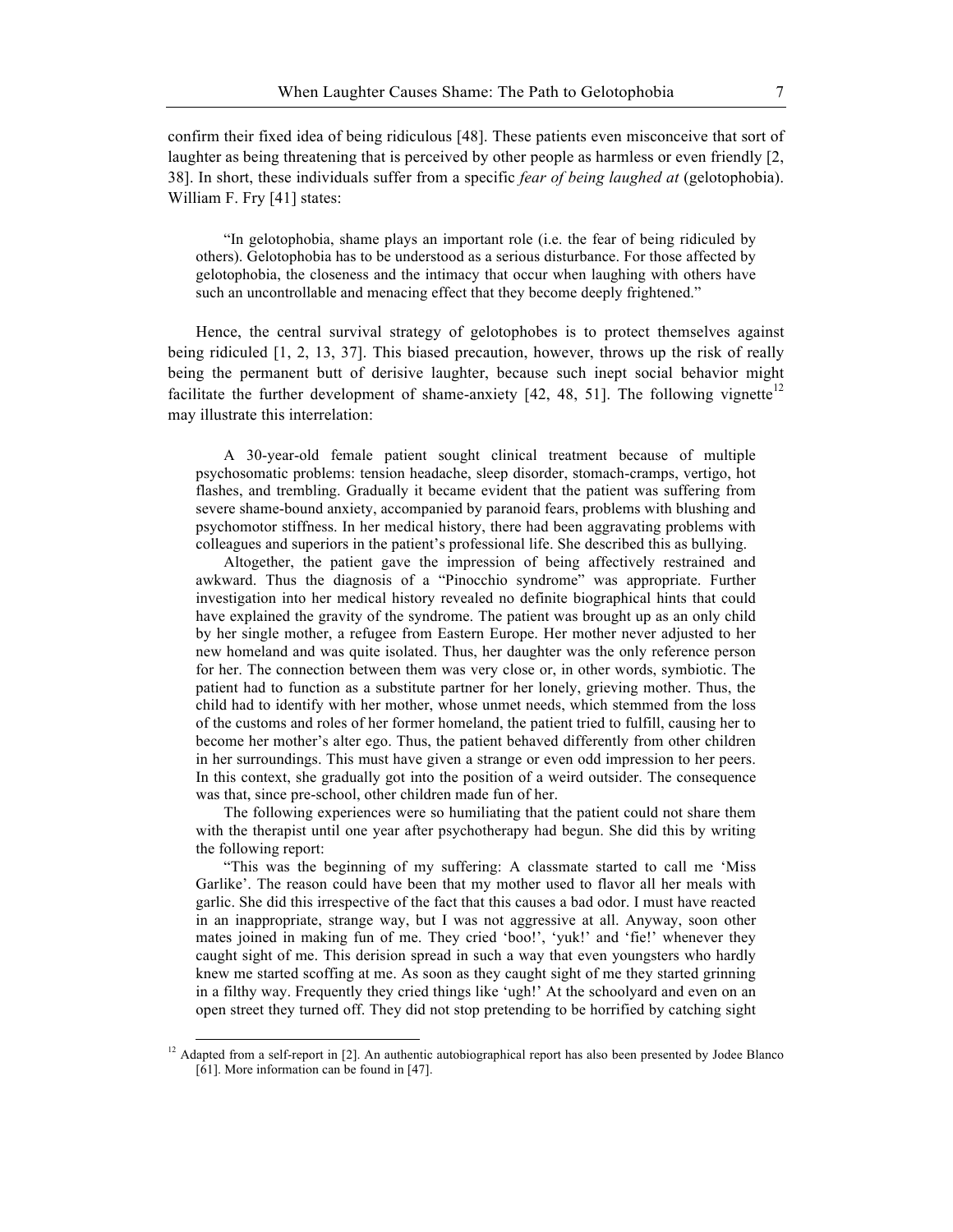of me. Some covered their face with their cap or their school bag, only to demonstrate that they could not 'endure' my look. Their diabolic laughter is still sounding in my ears! After the break was finished in the schoolyard, they joined in a race—just to arrive before me in the classroom. When I passed the door they imputed that I had infected the door. Those arriving later at the classroom pretended that they didn't dare to enter the classroom. And the others who were already in the classroom held, with a scornful laugh, crossed pencils against me—as if I were a vampire!

I grew more and more stiff out of shame. And I constantly asked myself the question, 'What is so terrible with me? Am I a complete monster?' This negative soliloquizing resulted in a rapid decreasing of my self-confidence. The result was that I grew more and more awkward. During school lessons I was completely passive and dejected. I grew increasingly sensitive. Everyone facing me with a smiling face caused me to panic. Therefore, I carefully avoided eye contact. This went along with my head and my shoulders hanging down. I did not disclose myself to any reference person, not to my teachers and, especially, not to my mother. She would have remonstrated me by saying, 'You simply have to be friendlier to others, instead of behaving in that stuck-up way, etc.' For this reason, I avoided going into town with my mother: She should never witness how I was derided by my fellows. Therefore, I always stayed at home and faked being unwell, having stomachaches, etc. The reason for all these furtive maneuvers was my burning shame. Until a few months ago, I was convinced that all of this had inevitably ruined my life and had broken me inside. So this derision remained for all these years a big secret. I felt no one on earth, even you, as my therapist, should be informed about it. So strong was my shame!"

Hence, gelotophobes feel uneasy when they hear any kind of laughter and they are highly sensitive to the laughter of others [43, 44, 45, 46]. René Proyer and coworkers [47] found evidence that with increasing level of gelotophobia, there is a decline in the ability to positively appreciate laughter and smiling by others. This is to say that gelotophobes do not interpret laughter as a positive element of shared identity and react to the mimic and vocal expressions of laughter in aversion [48].

Generally, gelotophobes believe that there is something enormously ridiculous that resides within them that draws the laughter [49]. As a result, they try hard to control their physical sphere so that they might not attract any negative attention [2]. In this context, gelotophobes tend to avoid situations that will give rise to other embarrassing experiences, possibly because their self-esteem is fragile [46, 47, 50]. Generally, they are inclined to regard all kinds of laughter as a means to put them down. Hence, they tend to screen their environment for even the slightest indications of ridicule.

Here is another self-report by a teenager who is affected by gelotophobia:

"When I hear someone laughing and don't know what they are laughing about, I always think they are laughing at me. I'm really terrified of being laughed at. Then after I hear someone laughing, I try to get away and hide and then start checking myself to see if there's anything wrong with my clothes, hair or something is on me. It's horrible. No matter whatever the situation, if I hear laughing but didn't hear the entire conversation, I get extremely freaked out because **I know** that they are laughing at me."

As such, gelotophobes also display a marked paranoid tendency [46, 51, 52]. Once they have been ridiculed at a particular location, they will avoid that specific place for a long time [50]. Thus, a tendency towards social withdrawal is a characteristic feature of the lifestyles of gelotophobes [53].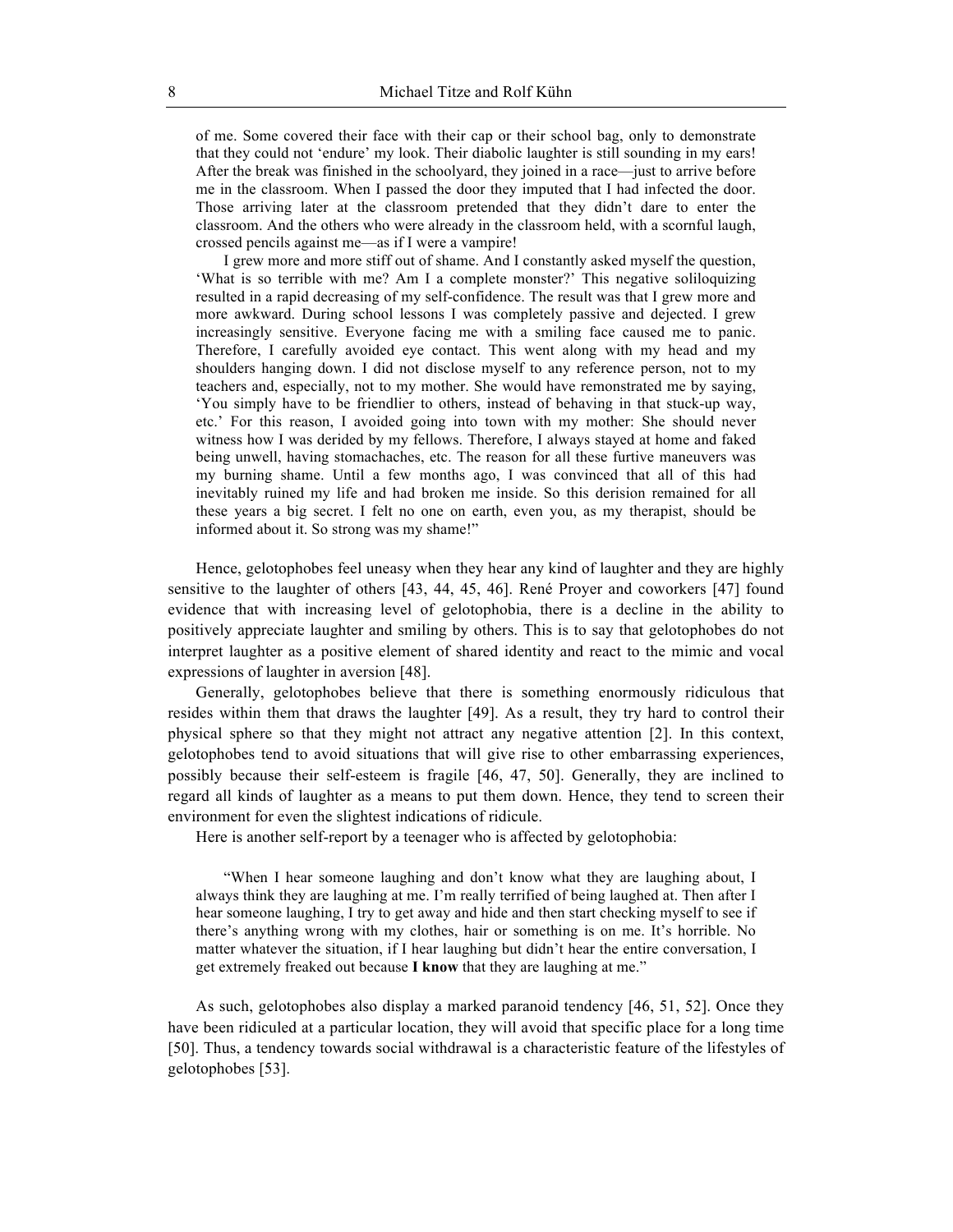#### **ORIGINS OF GELOTOPHOBIA**

According to the life histories of gelotophobes, face-to-face interactions with other important persons have malfunctioned frequently [1, 2]. Many gelotophobes recall their specific caregivers' faces being blank, constantly disinterested, and cold as ice: such a face represents shameful love withdrawal, disregard and emotional rejection [2]. When infants are confronted with that face, the "interpersonal bridge" [54] cannot be built. Thus, these children perceive themselves as being unconnected to others. Especially, they do not interpret laughter as a positive means of shared identity.

In this context, parental figures also tend to misapply shame-inducing forms of derisive laughter for the purpose of punishment. This specific disciplinary tactic is to ensure conformity to the parental demands and thereby stabilize the idiosyncratic structure of the family [1, 2, 39]. Not fitting into this normative configuration will evoke a fear of failing which, on the other hand, strengthens the readiness for adaptation to familial demands. Leslie M. Janes and James M. Olson [55, p. 478] confirm that ridiculed individuals are more conforming and more afraid of failing: "Ridicule shapes children's behavior."

Sarcastic mocking is a powerful means to control and/or punish a child's conduct. Children being mocked, scoffed at and ridiculed generally develop a defensive and shunned life style. In the long run, they are used to submitting to the parents' normative expectations. In doing so, they unconditionally adapt to the family's microcosm. This way, a rigid and compulsive super-ego is formed. In turn, this becomes a source of permanent feelings of guilt and shame [1, 37].Thus, a child who is systematically ridiculed for educational reasons will fit more and more into the family's normative micro-universe. At the same time, the child eventually loses connections with extra-familial socialization agents. Thus, a firm sense of belonging to a larger community will fail to develop during childhood, and the acquisition of social competence is poor [1, 2, 37, 50].

# **A SHAME-BOUND IDENTITY**

Early experiences of being ridiculed can produce primal shame [6, 37, 56] which, in turn, negatively affects the child's communicative capability. The way a child or young person communicates, what he or she talks about and how she or he may argue have direct consequences on social relationships. If one's own communication style does not match with the peer group's implicit rules, the consequence will usually be a repellent reaction from the peers [1, 2, 13]. Generally, this is conveyed by means of aversive body language, with a focus on the facial area [1, 37]. For the respective youngsters, the corresponding messages will have profoundly shameful effects, especially if they are connected with a disparaging grin or laugh. Due to this reason, these young persons will most probably shun communal activities in order to protect themselves against additional rejections. This, however, will result in the failure to acquire social skills in an adequate way [1, 2].

Thus, the shaming self-evaluation of being ridiculous everywhere is based on the course of identity formation. In this context, defensive lifestyles develop in all likelihood. The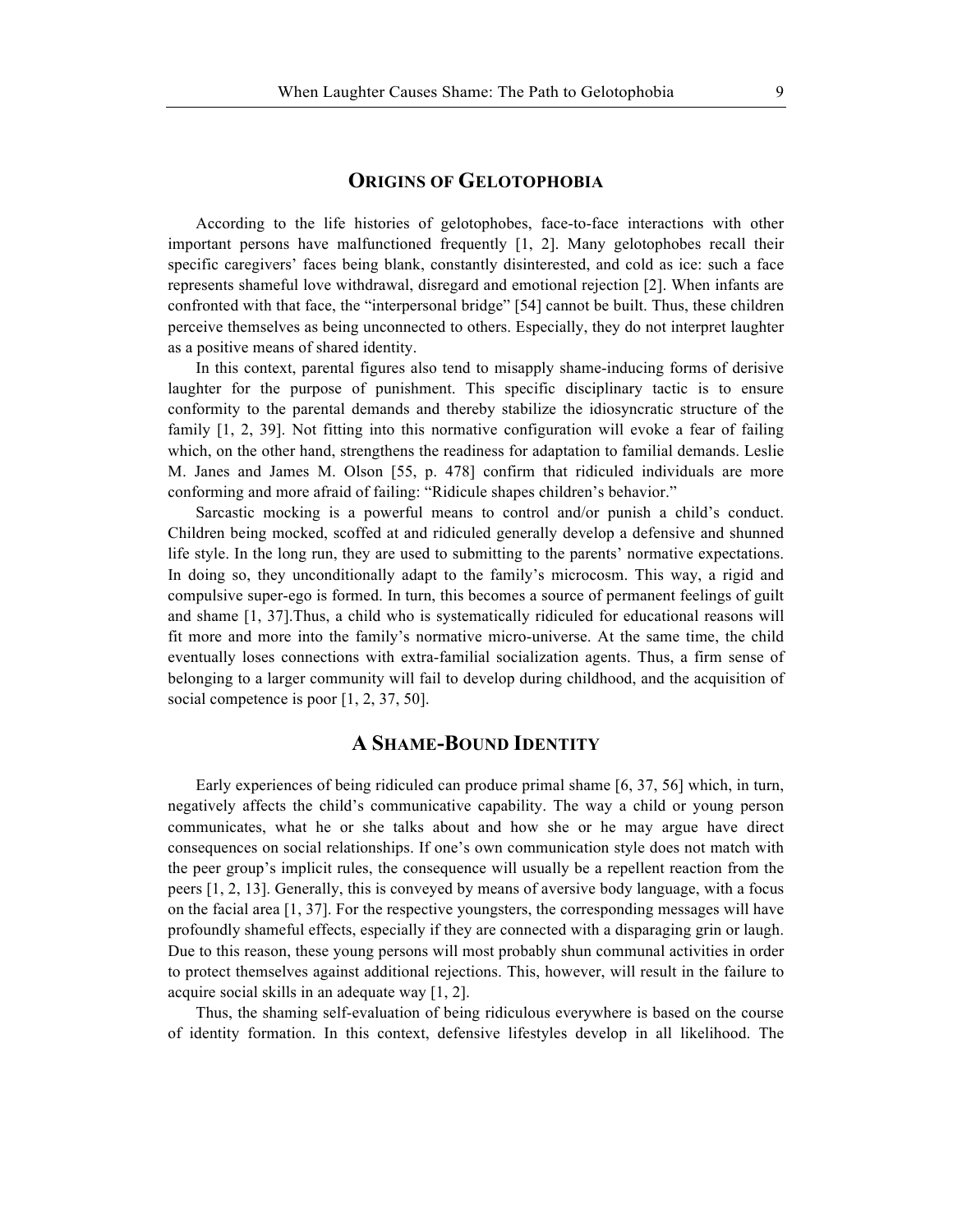strategy is to withdraw from social life in order to protect the sufferer against further traumatization [2].

# **INGROUP BEHAVIOR DURING PUBERTY AND ADULTHOOD**

Laughter, overall, has a cohesive function and is of decisive importance with regard to the formation of juvenile peer-groups [1, 2]. Mutual laughter is a strong bonding power so that a laughing peer group can quickly form an affective unity [59]. By experiencing this bonding power, each member of the group strengthens his or her self-esteem. In laughing at an inferior outsider who functions as a scapegoat, the group members perceive themselves as a superior community [7, 57].

The "comical" outsider, however, is unable to observe the group's habits and norms. The simple reason for this is that he or she does not know or understand the respective "unwritten laws" of the group [12]. This, in turn, stimulates the group's common laughter. Henri Bergson has pointed out that this initially is nothing more than a disciplinary sanction [7]. If the derided outsider does not change that behavior, he or she will inevitably earn the position of an *involuntary comedian—*an individual who makes others laugh. This is the exact position that causes suffering for gelotophobes because they do not want to be funny figures by any means. Hence, they display an increased will to not become objects of laughter. Paradoxically, this is the exact effort that triggers others' laughter, which is a traumatizing experience for the comical outsider. In this context, he or she will suffer from definite shame and display signs of distress such as blushing, dizzy spells, trembling, disturbed speech, and muscle twitches.

Such symptoms, in turn, put in motion a pronounced tendency towards social withdrawal and isolation. The purpose for such an evasive maneuver is to guard the individuals concerned against further traumatization.

# **CONCLUSION**

The aim of this chapter was to highlight the close connection between shame and laughter. Shame is the polar opposite of an attitude that is characterized by self-confidence, joy and pride. This attitude manifests itself specifically in guffaws of laughter. In its original meaning, laughter is an expression of a naive joy in life, which needs no rational justification or normative regulation. Laughter reveals human emotional vitality in its most original manner. The laughing individual is self-sufficient because he or she is immediately experiencing "basic thrust towards being alive" [58]. From an ethological point of view, an offensive force is manifested in laughter. This vigor releases most vital affects, so that the laughing individual is dominated by his or her body, without being able to exercise control over that body. Thus, the laughing individual will inevitably appear as threatening to those persons who try to control their bodies in an excessive manner. These persons are, generally, susceptible to shame.

Shame attenuates the natural joy of life. This results in an emotional numbness that is expressed in a petrified "mask of shame" on the face. Shame will arise when a person feels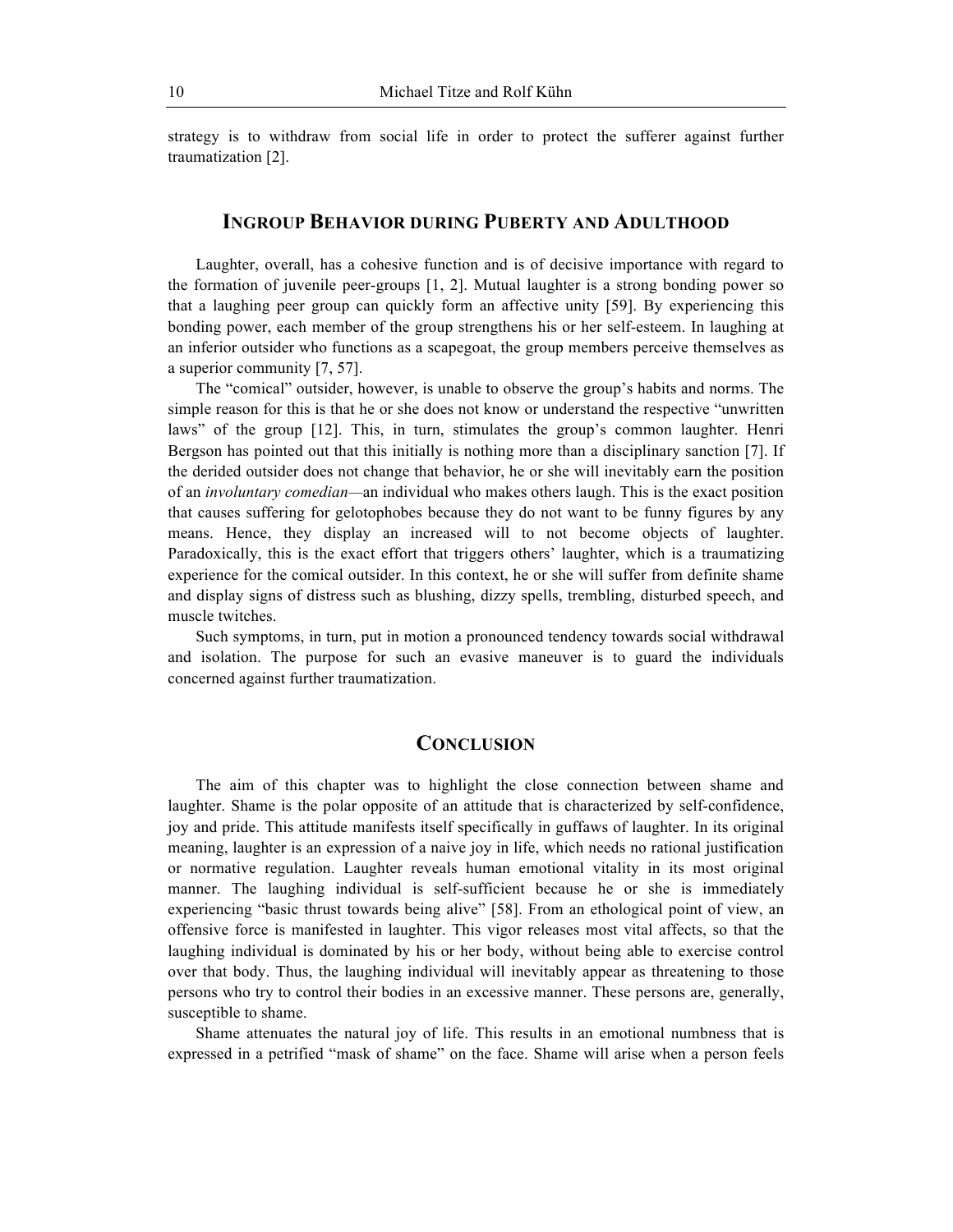being controlled and evaluated by the skeptical look of others. If this look is connected with derisive smiling/laughter, this can affect certain shame-bound individuals in a particularly harmful way. In this context, a specific shame-fear will rise that is centered on the ridiculousness of the person's own self. These gelotophobes permanently look out for any indications of scornful laughter in their fellows' faces in a highly sensitive manner. Altogether, gelotophobes assume that they are completely ridiculous in the eyes of their peers. Their underlying shame-bound anxiety coerces them into avoiding social activities because of their pathologically biased conviction that such situations invite derision. Consequently, their survival strategy is to protect themselves from being laughed at by others. This precise obsession then throws up the risk of being the permanent butt of mockery and derisive laughter.

#### **REFERENCES**

- [1] Titze, M. (1995). *Die heilende Kraft des Lachens [The Healing Power of Laughter]*. Munich, Germany: Kösel.
- [2] Titze, M. (2009). Gelotophobia: The fear of being laughed at. *Humor: International Journal of Humor Research*, *22*, (1-2), 27-48.
- [3] Platt, T. & Forabosco, G. (2011). Gelotophobia: The fear of being laughed at. In D. Korotkov, M. Perunovic, M. Claybourn, & I. Fraser (Eds.): *Humor, Stress, and Health.*  Hauppauge, N. Y.: Nova Science Publishers, Chapter 12.
- [4] Ruch, W., Beermann, U. & R. T. Proyer, (2009). Investigating the humor of gelotophobes: Does feeling ridiculous equal being humorless? *Humor: International Journal of Humor Research*, 22 (1 - 2), 111-143.
- [5] Karasev, L. V. (1996). *Filosofiya smecha* [*Philosophy of Laughter*]. Moscow: Rossijski Gosudarstvennyj Gumanitarnyj Universitet.
- [6] Wurmser, L. (1993). *Die Maske der Scham*. Berlin: Springer (extended version of Wurmser, L., (1981) *Mask of Shame*. Baltimore: John Hopkins Univ. Press).
- [7] Bergson, H. L. (2004 [1900]). *Laughter: An Essay on the Meaning of the Comic*. New York, NY: MacMillan.
- [8] Sartre, J.-P. (1984). *Being and Nothingness*. Trans. Hazel E. Barnes. New York: Washington Square Press.
- [9] Nietzsche, F. (1980 [1881]). Morgenröte [Aurora]. In *Werke* [*Works*], Band II, Munich: Hanser, p. 1204.
- [10] Seidler, G. H. (2012). *Der Blick des Anderen* [*The Look of the Other*]. Stuttgart: Klett-Cotta, 2012.
- [11] Lewis, M. (1992). *Shame: The Exposed Self.* New York: The Free Press.
- [12] Erikson, E. H. (1959). *Identity and the Life Cycle*. New York: International Universities Press.
- [13] Titze, M. (1996). The Pinocchio Complex: Overcoming the fear of laughter. *Humor & Health Journal*, 5, 1–11.
- [14] Ekman, P. (1993). Facial expression and emotion. *American Psychologist*, *48*, 384-392.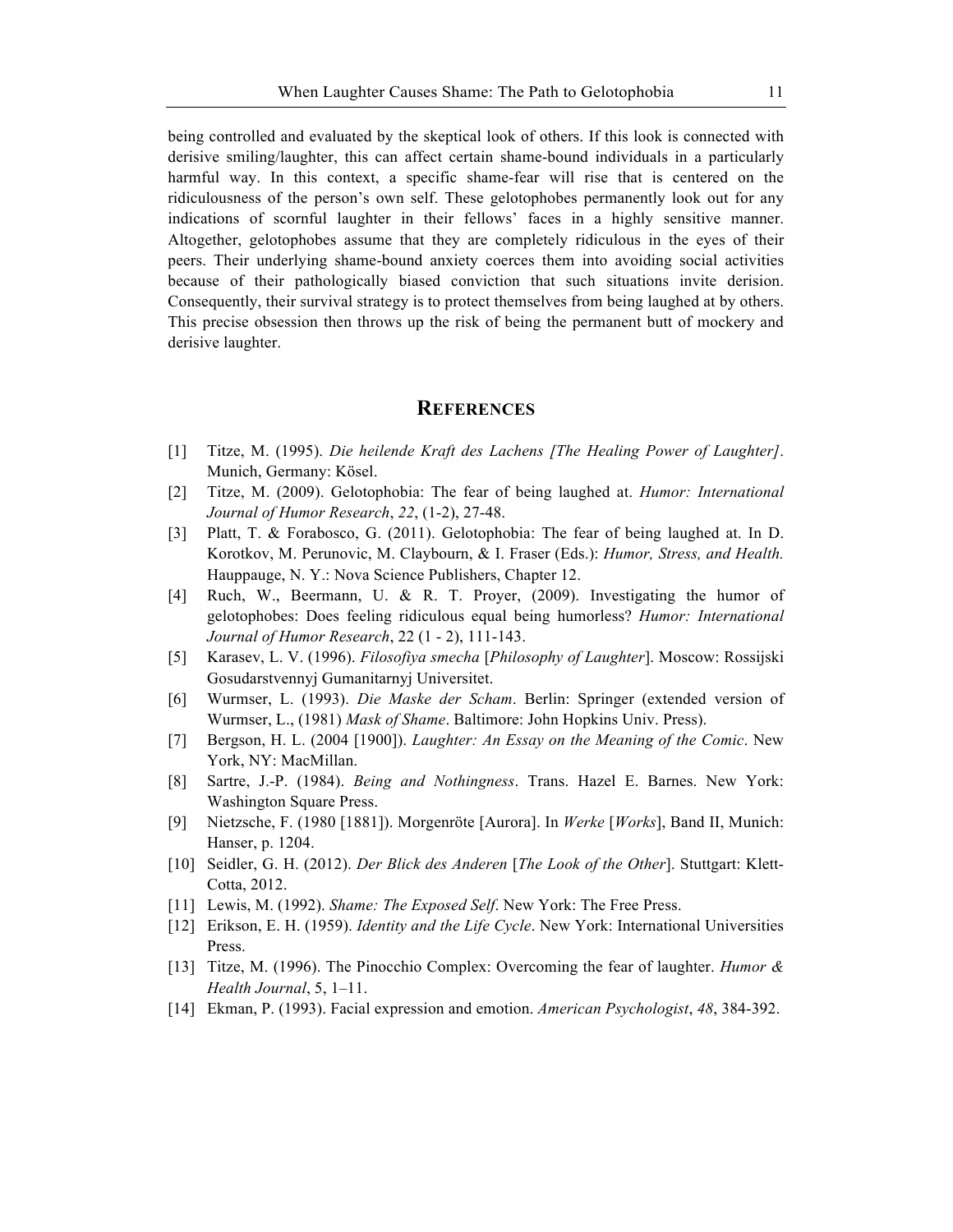- [15] Volkart R. & Heri, I. (1998), Kann man die Spirale aus Scham, Wut und Schuldgefühlen durch Lachen auflösen? [Is it possible to dissolve the spiral of shame, anger and guilt by laughter?]. *Psychotherapeut*, 43, 179-191.
- [16] Ekman, P. &. Friesen, W. V. (1975). *Unmasking the Face: A Guide to Recognizing Emotions From Facial Clues*. New Jersey: Prentice Hall.
- [17] Gilbert, P. & McGuire, M. T. (1998). Shame, Status, and Social Roles. In P. Gilbert and Bernice Andrews (eds.). *Shame*. *Interpersonal Behavior, Psychopathology, and Culture*. Oxford: Oxford University Press.
- [18] Titze, M. (1995). Aktive Steuerung von Übertragung und Gegenübertragung bei tiefenpsychologisch fundierter Kurzpsychotherapie [Active management of transference and countertransference in psychodynamic short term psychotherapy]. *Psychotherapie Forum*, 3, 61-68.
- [19] Bion W. R. (1977). *Seven Servants*. London: Jason Aronson.
- [20] Henry, M. (2003-2004), Phénoménologie de la vie [Phenomenology of life]. Vol. I: *De la phénoménologie* [*On phenomenology*]; Vol. II: *De la subjectivité* [*On subjectivity*]; Vol. III: *De l'art et du politique* [*Art and politics*]; Vol IV: *Ethique et religion* [*Politics and religion*]. Paris: Presses Universitaires de France.
- [21] Kühn, R. (2006). Regard transcendental et communauté intropathique: Phénoménologie radicale et praxis thérapeutique [Transcendental look and intropathique community: Radical Phenomenology and therapeutic praxis], In Lavigne, J. F. (Ed.), *Michel Henry. Pensée de la vie et culture contemporaine* [*Thoughts about Life and Contemporary Culture*]. Colloque international de Montpellier (2003). Paris: Beauchesne, 110-130.
- [22] Kühn, R. (2012). *Leben*. *Eine Besinnung* [*Life. A Reflection*], Freiburg/Munich: Alber 2012.
- [23] Kühn, R. (1994). *Existenz und Selbstaffektion in Psychotherapie und Phänomenologie* [*Self-affection and Existence in Psychotherapy and Phenomenology*]. Vienna: Passagen Verlag.
- [24] Rizzolatti G. & Corrado S. (2010). The functional role of the parieto-frontal mirror circuit: interpretations and misinterpretations. *Nature Reviews Neuroscience*, 11, 264- 274.
- [25] Gallese V. (2005). "Being Like Me": Self-Other Identity, Mirror Neurons, and Empathy. In Hurley, S. L., Nick Chater. N.: *Perspectives on Imitation: Mechanisms of imitation and imitation in animals*. Vol. II. Cambridge, MA: Massachusetts Institute of Technology, 101-118.
- [26] Iacoboni, M. (2009). Imitation, Empathy, and Mirror Neurons. *Annu. Rev. Psychol*. 2009, 60, 653-70.
- [27] Krach S., Cohrs J.C., de Echeverria Loebell N. C., Kircher T., Sommer J., Jansen A. & Paulus F. M. (2011). Your flaws are my pain: linking empathy to vicarious embarrassment. *PLoS One, 6(4): e18675. PubMed PMID: 21533250; PubMed Central PMCID: PMC3076433*.
- [28] Keysers, C. & Gazzola, V. (2009). Expanding the mirror: vicarious activity for actions, emotions, and sensations. *Current Opinion in Neurobiology*, 19, 666-671.
- [29] Müller-Pinzler L., Paulus F. M., Stemmler G. & Krach S. (2012), Increased autonomic activation in vicarious embarrassment. *International Journal of Psychophysiology*  2012, 86 (1), 74-82.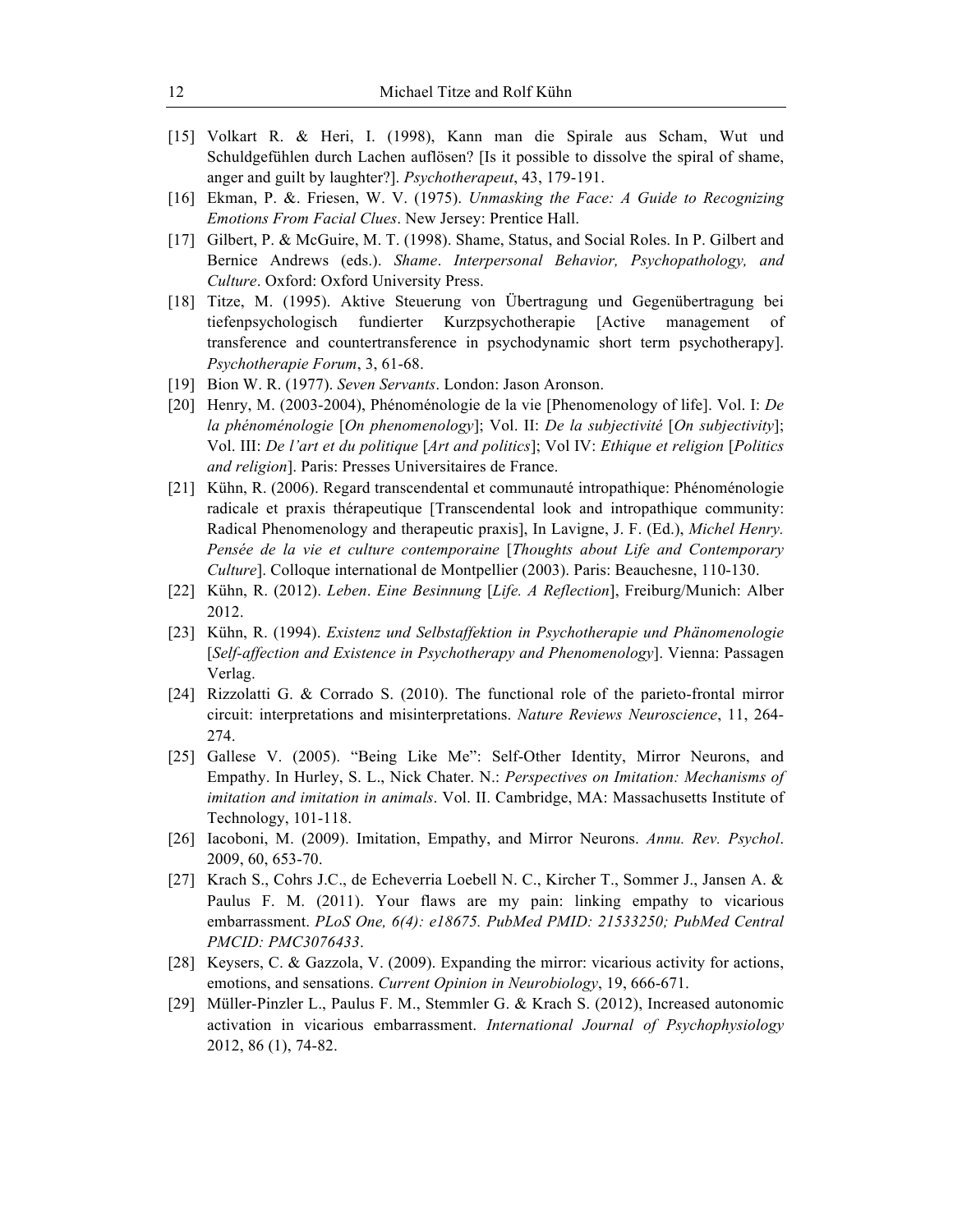- [30] Lickel, B., Schmader, T., Curtis, M., Scarnier, M. & Ames, D. R. (2005), Vicarious Shame and Guilt. *Group Processes & Intergroup Relations*, Vol. 8 (2), 145-157.
- [31] Janko R. (2002). *Aristotle on Comedy: Towards a Reconstruction of Poetics II*. London: Duckworth Publishers.
- [32] Plato (1993). *Philebus*. (Translated with introduction and notes by Dorothea Frede). Indianapolis: Hackett.
- [33] Festinger, L. (1954). A theory of social comparison processes. *Human Relations*, 7 (2) 117-140.
- [34] Keith-Spiegel, P. C. (1972). Early conceptions of humor: Varieties and issues. In Goldstein, Jeffrey H., and Paul E. McGhee (eds.), *The Psychology of Humor*. NewYork: Academic Press, 3-39.
- [35] Titze, M. & Eschenröder, C. (1998), *Therapeutischer Humor. Grundlagen und Anwendungen* [*Therapeutic Humor. Basic Principles and Applications*]. Frankfurt/Main: Fischer Taschenbuch Verlag.
- [36] Zillmann, D. (1983). Disparagement humor. In McGhee, Paul E., and Jeffrey H. Goldstein (eds.), *Handbook of Humor Research*, Vol. I, New York: Springer Verlag, 85-107.
- [37] Titze, M. & Kühn, R. (2010). *Lachen zwischen Freude und Scham: Eine psychologischphänomenologische Analyse der Gelotophobie* [*Laughter between Joy and Shame: A psychological-phenomenological Analysis of Gelotophobia*]. Würzburg (Germany): Königshausen & Neumann.
- [38] Ruch, W. (2009). Fearing humor? Gelotophobia: The fear of being laughed at. Introduction and overview. *Humor: International Journal of Humor Research*, 22 (1-2), 1-25.
- [39] Titze, M. (2011). Die disziplinarische Funktion der Schadenfreude oder: Die Ambivalenz des Lachens [The disciplinary function of schadenfreude or: The ambivalence of laughter]. In: P. Wahl, H. Sasse & U. Lehmkuhl (Hg.): *Freude – Jenseits von Ach und Weh?* [*Joy Beyond Alas and Woe?*] Göttingen: Vandenhoeck & Ruprecht, 11-39.
- [40] Durka R. (2011). Do you fear of being laughed at? (Maybe you suffer from gelotophobia). In: *Who is Afraid to be Afraid?* Ars Aeterna, Nitra (Slovakia): Constantine the Philosopher University, Faculty of Arts, Vol. 3 (1), 80-92.
- [41] Fry, W. F. (2000). Humor lehrt uns immer etwas Neues [Humor opens up new vistas]. *Psychologie heute*, 27 (1), 67-69.
- [42] Ruch, W., Harzer, C. & Proyer, R. T. (2013). Beyond being timid, witty, and cynical: Big Five personality characteristics of gelotophobes, gelotophiles, and katagelasticists. *The Israeli Journal of Humor Research: An International Journal*, 2, 2-20.
- [43] Edwards, K. R., Martin, R. A. & Dozois, D. J. A. (2010). The fear of being laughed at, social anxiety, and memories of being teased in childhood. *Psychological Test and Assessment Modeling*, 52, (1), 94-107.
- [44] Platt, T. (2008). Emotional responses to ridicule and teasing: Should gelotophobics react differently? *Humor: International Journal of Humor Research*, 21 (2), 105-128.
- [45] Ruch, W. &. Proyer, R. T. (2008), The fear of being laughed at: Individual and group differences in Gelotophobia. *Humor: International Journal of Humor Research,* 21 (1), 47-67.